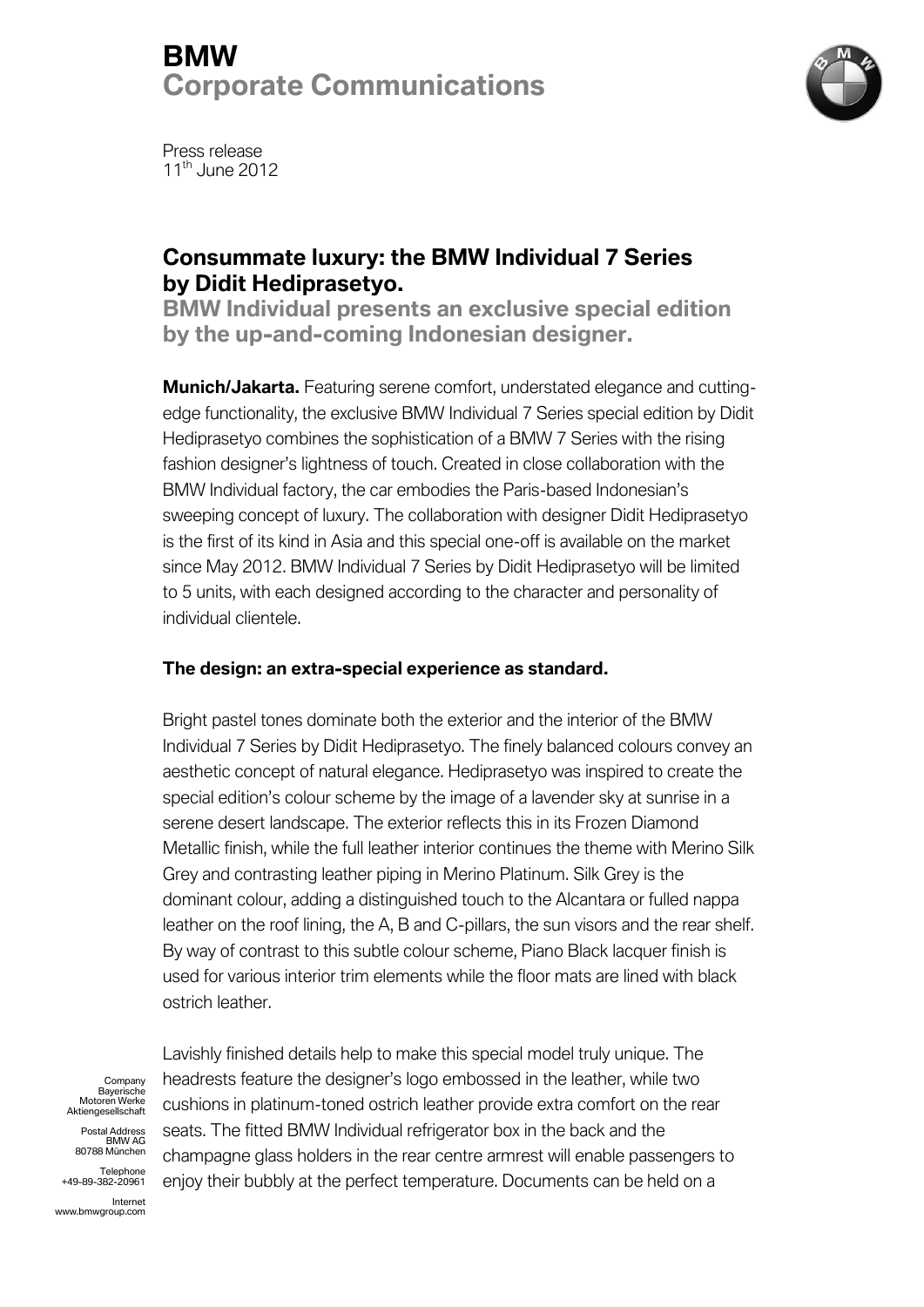# **BMW Corporate Communications**



Press Release

 $D$ atum 11<sup>th</sup> June 2012

Thema Consummate luxury: the BMW Individual 7 Series by Didit Hediprasetyo Seite 2

stylish folding table lined with silk grey leather, while screens integrated in the back of the front headrests allow rear passengers to enjoy internet use and entertainment. A dog basket finished in silk grey leather and Alcantara and a vanity compartment built into the roof liner complete the exclusive and highly distinctive design of the BMW Individual 7 Series by Didit Hediprasetyo.

### **About Didit Hediprasetyo.**

Born in Indonesia, Didit Hediprasetyo studied fashion design at the Parsons School for Design in New York and Paris, gaining a Bachelor of Fine Arts degree. He won a Silver Thimble Award for his work in 2006 and went on to found his own fashion label, Didit Hediprasetyo, in 2010, featuring from the start in the Paris fashion shows. His style is known for its lightness and sophistication. He combines his passion for structured draperies and elaborate ornamentation with traditional craftsmanship of Indonesian material, while devoting particular attention to unobtrusive details.

### **About BMW Individual.**

BMW Individual is synonymous with exclusive special options and limitededition BMW models. Customers looking for particular exclusivity and individuality can make a highly personal choice from a range of premium materials, with specially selected paints, leathers and interior trims in matching colours enabling the ultimate customisation of their BMW. BMW Individual can also implement unusual customer specifications in tailor-made one-off models. By blending every detail into a perfect whole, BMW Individual ensures that each of its creations lives up to its tagline: the most exclusive way to drive a BMW.

In the event of enquiries please contact:

#### **BMW Corporate Communications**

Susanne Giuliani (née Spatz), BMW Group Design and Lifestyle Communication Tel.: +49-89-382-20961, Fax: +49-89-382-20626

Michael Rebstock, Head of Product Communication BMW Automobiles Tel.: +49-89-382-20470, Fax: +49-89-382-20626

Media Website: [www.press.bmwgroup.de](http://www.press.bmwgroup.de/)